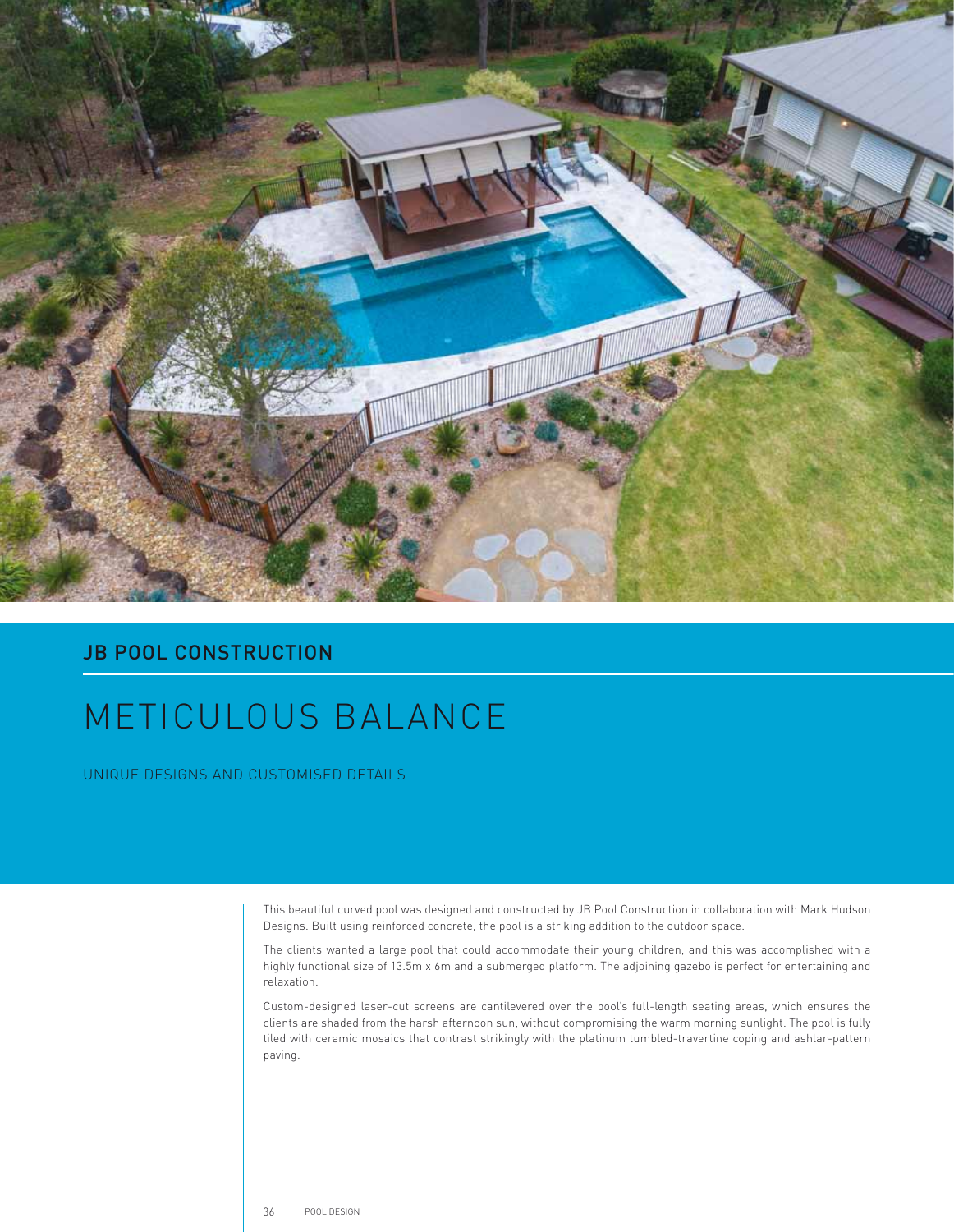

JB Pool Construction installed a variable-speed pump from Hayward Pool Products (Australia) Pty Ltd, which has a 10-star rating for energy efficiency, and a 6kW solar-powered system, which offsets the pool's running costs. An EvoHeat Force 26 heater was also included to ensure the water remains inviting and affordable year-round.

Fitted with a Sense and Dispense salt chlorination and chemistry automator and an OmniLogic system from Hayward Pools Products (Australia) Pty Ltd, the pool's maintenance and lighting can be easily controlled through the clients' phone from any location.

The new landscaping by Tecscape Landscaping Contractors complements the existing low-maintenance garden. The poolside area features furniture from Dune Outdoor Luxuries' Melbourne collection, which consists of powdercoated, aluminium-framed pieces – including sofas, curved sofas, sun loungers, and dining tables and chairs – made with fabrics by Sunbrella.